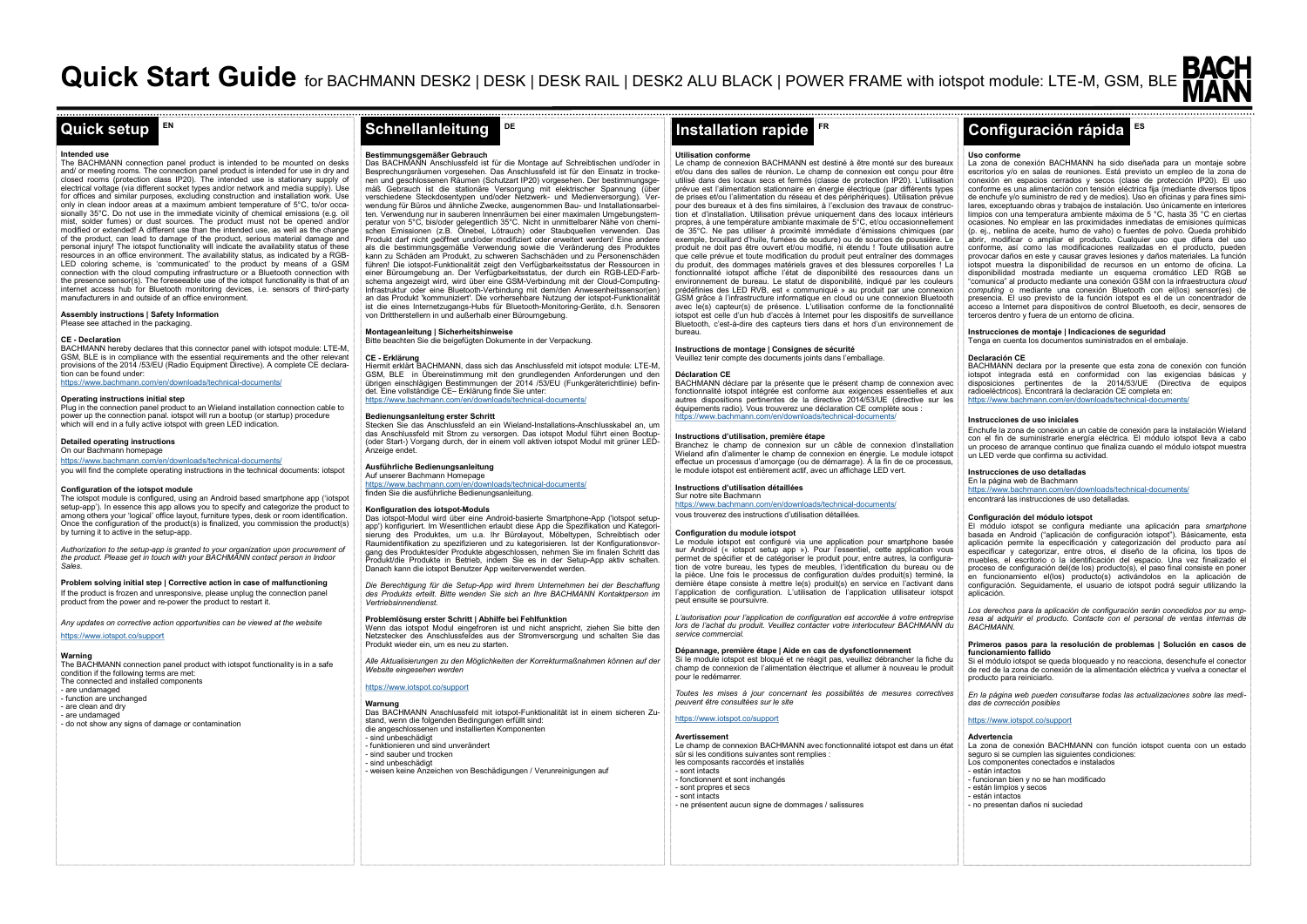# **Uso conforme alla destinazione**

Il pannello di connessione BACHMANN viene montato sulle postazioni di lavoro e/o nelle sale conferenza. Il pannello di connessione deve essere usato in locali asciutti<br>e chiusi (protezione IP20), L'uso conforme alla destinazione prevede l'alimentazioe chiusi (protezione IP20). L'uso conforme alla destinazione prevede l'alimentazio-ne stazionaria con tensione elettrica (attraverso vari tipi di prese e/o alimentazione elettrica e di rete). È previsto per l'impiego in uffici e scopi simili, esclusi lavori edilizi e d'installazione. Il prodotto è da impiegarsi esclusivamente in locali interni a una temperatura ambiente massima compresa tra 5 °C e/o eccezionalmente 35 °C. Non impiegare in diretta prossimità di luoghi dove vengono emesse sostanze chimiche (ad es. nebbia d'olio, fumi di saldatura) o in punti ad alta ricaduta di polvere. Il prodotto non deve essere aperto e/o modificato o ampliato! L'uso diverso da quello conforme alla destinazione e la modifica del prodotto può provocare danni al prodotto stesso e gravi danni a cose o persone! La funzionalità iotspot mostra lo stato di occupazione delle postazioni nell'ufficio. Lo stato di occupazione, indicato con i LED RGB di diversi colori, è 'comunicato' al prodotto attraverso un collegamento GSM con l'infrastruttura di cloud computing o via Bluetooth con il sensore (o i sensori) di presenza. L'uso previsto della funzionalità iotspot è quello di un hub di accesso a internet per dispositivi di monitoraggio Bluetooth, ossia sensori di produttori terzi presenti dentro o fuori l'ambiente dell'ufficio.

**IT**

## **Istruzioni di montaggio | Avvertenze di sicurezza**

Osservare i documenti inclusi nella confezione.

# **Dichiarazione CE**

BACHMANN dichiara con la presente che il pannello di connessione con iotspot integrato qui fornito è conforme ai requisiti fondamentali e alle prescrizioni applicabili della direttiva 2014/53/UE sulle apparecchiature radio. Il testo intero della dichiarazione CE può essere consultato qui: https://www.bachmann.com/en/downloads/technical-documents/

#### **Istruzioni per l'uso: primi passi**

Collegare il pannello di connessione con un cavo con connettore d'installazione Wieland per alimentare il pannello con la corrente. Il modulo iotspot esegue un processo di avvio (bootup) continuo, Il processo è terminato e il modulo iotspot è completamente attivo quando si accende il LED verde.

### **Istruzioni per l'uso complete**

Sul sito web Bachmann https://www.bachmann.com/en/downloads/technical-documents/ troverete le istruzioni per l'uso complete.

#### **Configurazione del modulo iotspot**

Il modulo iotspot viene configurato attraverso una app per smartphone basata su Android ('iotspot setup app'). Questa app consente essenzialmente la specificazione e categorizzazione del prodotto per specificare e categorizzare ad esempio la disposizione del proprio ufficio, il tipo di mobili, le postazioni o l'identificazione dei locali. Una volta terminato il processo di configurazione del prodotto (o dei prodotti), mettere in funzione il prodotto (o i prodotti) attivandolo nella app di setup. Successivamente sarà possibile continuare ad usare la app utente iotspot.

*L'autorizzazione per la app di setup viene rilasciata al cliente con l'acquisto del prodotto. Si prega di rivolgersi al proprio referente BACHMANN del servizio vendite interno!* 

# **Risoluzione dei problemi: primi passi | Rimedi in casi di errore**

Qualora il modulo iotspot si blocchi e smetta di funzionare, staccare il cavo di alimentazione del pannello di connessione dalla presa di corrente e riaccendere il prodotto per riavviarlo.

*Consultare tutti gli aggiornamenti relativi alle possibilità di risoluzione di problemi sul sito web* 

# https://www.iotspot.co/support

**Avvertenza**

Il pannello di connessione BACHMANN con funzionalità iotspot si trova in uno stato sicuro quando sono soddisfatte le condizioni seguenti: i componenti collegati e installati - non sono danneggiati - sono funzionanti e non sono stati modificati

- sono puliti e asciutti - non sono danneggiati

- non presentano segni di danneggiamento o impurità

# **Reglementair gebruik**

Het BACHMANN aansluitpaneel is bedoeld voor de montage op bureaus en/of in vergaderruimtes. Het aansluitpaneel is bedoeld voor gebruik in droge en gesloten ruimtes (beschermingsklasse IP20). Reglementair gebruik is de stationaire voorziening van elektrische spanning (via verschillende contactdozen en/of netwerk- en mediatoevoer). Gebruik voor kantoren en dergelijke, uitgezonderd bouw- en installatiewerkzaamheden. Gebruik alleen in schone binnenruimtes bij een maximale omgevingstemperatuur van 5 °C tot/of incidenteel 35 °C. Niet direct bij chemische emissies (bijv. olienevel, soldeerdamp) of stofbronnen gebruiken. Het product mag niet geopend en/of gewijzigd of uitgebreid worden! Elk ander gebruik dan reglementair gebruik en elke wijziging van het product kan leiden tot beschadiging van het product, ernstige materiële schade en letsel! De iotspot-functie toont de beschikbaarheidsstatus in een kantooromgeving. De beschikbaarheidsstatus die door een RGBled-kleurschema wordt weergegeven, wordt via een gsm-verbinding met de cloudcomputing-infrastructuur of een bluetooth-verbinding met de aanwezigheidssensor(s) naar het product 'gecommuniceerd'. Beoogd gebruik van de iotspot-functie is die als internettoegang-hub voor bluetooth-monitoring-apparaten, d.w.z. sensors van derde partij fabrikanten in en buiten een kantooromgeving.

**NL**

**Montagehandeiding| veiligheidsinstructies** Neem de bijgeleverde documenten in de verpakking in acht.

# **CE - verklaring**

BACHMANN verklaart hierbij dat dit aansluitpaneel met geïntegreerde iotspot-functie voldoet aan de essentiële eisen en aan de overige relevante bepalingen van de richtlijn 2014/53/EU (radioapparatuurrichtlijn). Een volledige CE - verklaring vindt u op: https://www.bachmann.com/en/downloads/technical-documents/

## **Bedieningshandleiding eerste stap**

Sluit het aansluitpaneel aan op een Wieland-installatie-aansluitkabel om het aansluitpaneel van stroom te voorzien. De iotspot-module voert een bootup- (of start-) procedure uit die wordt beëindigd, als de iotspot-module volledig actief is en de led procodaro a<br>aroen hrandt

# **Uitvoerige bedieningshandleiding**

Op onze Bachmann homepage https://www.bachmann.com/en/downloads/technical-documents/ vindt u de uitvoerige bedieningshandleiding.

#### **Configuratie van de iotspot-module**

De iotspot-module wordt via een Android-gebaseerde smartphone-app ('iotspot setup-app') geconfigureerd. In essentie stelt deze app u in staat om het product te specificeren en te categoriseren om onder andere uw kantoorlay-out, meubeltypes, bureau- of ruimte-identificatie te specificeren en te categoriseren. Nadat de configuratieprocedure van het product/ de producten is afgesloten, neemt u tenslotte het product/de producten in bedrijf door het/ze in de set-up-app actief te schakelen. Daarna kan de iotspot-gebruikersapp verder worden gebruikt.

*Autorisatie voor de set-up-app wordt bij de aankoop van het product aan uw bedrijf gegeven. Raadpleeg uw BACHMANN contactpersoon van de bedrijfsinterne verkoopafdeling.* 

**Probleemoplossing eerste stap | Hulp bij storingen** Als de iotspot-module vastloopt en niet reageert, haal dan de stekker van het aansluitpaneel uit het stopcontact en schakel het product weer in om het opnieuw op te starten.

*Alle updates over de mogelijkheden voor corrigerende maatregelen kunnen worden bekeken op de website* 

# https://www.iotspot.co/support

**Waarschuwing** Het BACHMANN aansluitpaneel met iotspot-functie is in een veilige toestand, als aan volgende voorwaarden is voldaan: de aangesloten en geïnstalleerde componenten - zijn onbeschadigd - functioneren en zijn ongewijzigd - zijn schoon en droog - zijn onbeschadigd

# - hebben geen tekenen van beschadiging/verontreiniging

#### **PL Configurazione rapida I<sup>n</sup> Snelle installatie I<sup>n</sup> Skrócona instrukcja obsługi Plantarzy Ghid rapid**

#### **Użytkowanie zgodne z przeznaczeniem**

Panel przyłączeniowy firmy BACHMANN jest przeznaczony do montażu na biurku i/lub w salach konferencyjnych. Panel przyłączeniowy jest przeznaczony do użytku w suchych i zamkniętych pomieszczeniach (stopień ochrony IP20). Użytkowanie zgodne z przeznaczeniem obejmuje stacjonarne zasilanie elektryczne (za pomocą różnych typów gniazd wtykowych i/lub zasilania sieci i mediów). Produkt może być użytkowany w biurach lub w podobnych celach z wyjątkiem prac budowlanych i instalacyjnych. Stosować tylko w czystych pomieszczeniach w maks. temperaturze otoczenia 5°C, a tymczasowo w maks. temperaturze nie wyższej niż 35°C. Nie używać w bezpośrednim sąsiedztwie źródeł emisji chemicznych (np. mgła olejowa, opary lutownicze) lub pyłów. Produkt nie może być otwierany, modyfikowany lub rozbudowany! Każde inne zastosowanie niż zastosowanie zgodnie z przeznaczeniem oraz zmiana produktu mogą prowadzić do jego uszkodzenia, poważnych szkód materialnych i obrażeń ciała! Funkcja iotspot umożliwia wyświetlenie stanu dostępności zasobów w środowisku biurowym. Status dostępności, wskazywany za pomocą schematu kolorów diod LED RGB, jest "przesyłany" do produktu za pośrednictwem połączenia GSM z infrastrukturą chmury obliczeniowej lub połączenia Bluetooth z czujnikiem/czujnikami obecności. Przewidywalne zastosowanie funkcji iotspot to koncentrator dostępu do Internetu dla urządzeń monitorujących Bluetooth, tj. czujników innych producentów zarówno w środowisku biurowym, jak i poza nim.

# **Instrukcja montażu | instrukcje bezpieczeństwa**

Przestrzegać dokumentacji znajdującej się w opakowaniu.

# **Deklaracja CE**

Firma BACHMANN oświadcza niniejszym, że panel przyłączeniowy ze zintegrowaną funkcją iotspot jest zgodny z podstawowymi wymogami i pozostałymi właściwymi przepisami dyrektywy 2014/53/UE (dyrektywa radiowa). Pełna deklaracja CE znajduje na stronie: https://www.bachmann.com/en/downloads/technical-documents/

# **Instrukcja obsługi – pierwszy krok**

Podłączyć panel przyłączeniowy do instalacyjnego przewodu przyłączeniowego Wieland w celu podłączenia panelu do zasilania elektrycznego. Moduł iotspot wykonuje proces rozruchu (lub uruchomienia). Zielona dioda LED sygnalizuje w pełni aktywny moduł iotspot.

# **Szczegółowa instrukcja obsługi**

Na stronie internetowej firmy Bachmann https://www.bachmann.com/en/do<br>s://www.bachmann.com/en/do można znaleźć szczegółową instrukcję obsługi.

# **Konfiguracja modułu iotspot**

Moduł iotspot jest konfigurowany za pomocą aplikacji na smartfony z systemem Android ("iotspot setup app"). Aplikacja ta pozwala przede wszystkim na określenie i skategoryzowanie produktu (np. planu biura, typu mebli, biurka lub pomieszczenia). Po zakończeniu procesu konfiguracji produktu/produktów ostatnim krokiem jest uruchomienie produktu/produktów poprzez aktywowanie w aplikacji konfiguracyjnej. Następnie można kontynuować używanie aplikacji iotspot.

*Prawo przedsiębiorstwa do używania aplikacji konfiguracyjnej jest udzielane przy*  zakupie produktu. Prosimy o kontakt z osobą kontaktową w dziale sprzedaży *firmy BACHMANN.* 

#### **Rozwiązywanie problemów – pierwszy krok | Środki zaradcze w przypadku nieprawidłowego działania**

Jeśli moduł iotspot jest zamrożony i nie reaguje, należy odłączyć wtyczkę sieciową panelu przyłączeniowego od zasilania elektrycznego i ponownie włączyć produkt, aby go ponownie uruchomić.

*Wszystkie aktualizacje dotyczące ewentualnych korekt można znaleźć na stronie internetowej* 

# https://www.iotspot.co/support

**Ostrzeżenie**

Panel przyłączeniowy BACHMANN z funkcją iotspot znajduje się w bezpiecznym stanie, jeśli spełnione są następujące warunki: podłączone i zainstalowane podzespoły - są nieuszkodzone - działają i są niezmienione - są czyste i suche są nieuszkodzone - nie wykazują żadnych oznak uszkodzenia / zanieczyszczenia

# **Utilizare conform destinației**

**RO**

Panoul de racord BACHMANN este destinat montării pe birouri și/sau în săli de conferință. Panoul de racord se va utiliza în spații uscate și închise (grad de protecție IP20). Utilizarea conform destinației presupune alimentarea staționară cu tensiune electrică (de la diferite tipuri de prize și/sau alimentarea de la rețea sau utilități). Este destinat utilizării în birouri sau în scopuri similare, cu excepția lucrărilor de construcții sau de instalare. Produsul se va folosi doar în spații interioare curate, la o temperatură ambientală de la 5°C până la maxim 35°C (sau ocazional la această temperatură extremă). Nu se va utiliza în imediata apropiere a emisiilor chimice (de exemplu vapori de ulei, fum de sudură) sau a surselor de praf. Nu sunt permise deschiderea, modificarea sau adăugarea de extensii la produs! O utilizare diferită de cea conform destinației, precum și modificarea produsului, pot conduce la deteriorarea acestuia, la pagube materiale importante sau la vătămări corporale! Funcționalitatea iotspot indică starea de disponibilitate a resurselor din cadrul unui birou. Starea de disponibilitate, indicată de o schemă cromatică RGB, cu LED-uri, este, comunicată" produsului printr-o conexiune GSM la infrastructura cloud computing sau printr-o conexiune Bluetooth cu senzorul/senzorii de prezență. Utilizarea previzibilă pentru funcționalitatea iotspot este ca și punct central de acces la internet pentru dispozitive cu monitorizare prin Bluetooth, adică pentru senzori de la producători terți, în interiorul și în exteriorul unui birou.

# **Ghid de montaj | instrucțiuni de siguranță**

Respectați specificațiile din documentele din ambalaj.

**Declarație CE** Prin prezentul document, BACHMANN declară că acest panou de racord cu funcționalitate iotspot integrată este în conformitate cu cerințele de bază și prevederile aplicabile din directiva 2014 /53/UE (Directiva privind armonizarea legislației statelor membre referitoare la punerea la dispoziție pe piață a echipamentelor radio). Declarația CE completă se regăsește la: [https://www.bachmann.com/en/downloads/technical](https://www.bachmann.com/en/downloads/technical-documents/)-documents/

# **Manual de utilizare: primul pas**

Pentru alimentarea cu energie, conectați panoul de racord la un cablu de conectare pentru instalații Wieland. Modulul iotspot execută un proces de inițializare (sau pornire) continuu, la finalul căruia modulul iotspot este complet activ, iar afișajul LED este aprins în culoarea verde.

# **Manual de utilizare detaliat**

Pe pagina principală Bachmann https://www.bachmann.com/en/downloads/technical-documents/ regăsiți manualul de utilizare detaliat.

#### **Configurarea modulului iotspot**

Modulul iotspot se configurează cu o aplicație pentru smartphone pe Android ('iotspot setup-app'). În esență, această aplicație permite specificarea și realizarea de categorii pentru produs, pentru a specifica și a configura, printre altele, dispunerea în spațiul biroului dumneavoastră, tipurile de mobilier, biroul sau identificarea spațiului. Când procesul de configurare al produsului/produselor s-a finalizat, puneți în funcțiune produsul/produsele, prin setarea lor pe activ în aplicația de configurare. După această operațiune, aplicația iotspot pentru utilizator poate fi folosită în continuare.

*Autorizația pentru aplicația de configurare se va acorda companiei dumneavoastră la achiziționarea produsului. Adresați-vă în acest scop persoanei de contact BACHMANN din cadrul departamentului de vânzări interne.* 

#### **Rezolvarea problemelor: primul pas | asistență în caz de funcționare necorespunzătoare**

Dacă modulul iotspot s-a blocat și nu mai răspunde, decuplați ștecărul de rețea al panoului de racord de la alimentarea cu energie și reporniți produsul, pentru a-l reinițializa.

*Pe pagina de internet se pot consulta toate informațiile actualizate pentru măsurile de remediere* 

# https://www.iotspot.co/support

**Avertisment** Panoul de racord BACHMANN cu funcționalitate iotspot este într-o stare sigură dacă sunt îndeplinite următoarele condiții: componentele conectate și instalate - nu sunt deteriorate - funcționează și nu sunt modificate - sunt curate și uscate - nu sunt deteriorate - nu prezintă semne de deteriorare/murdărie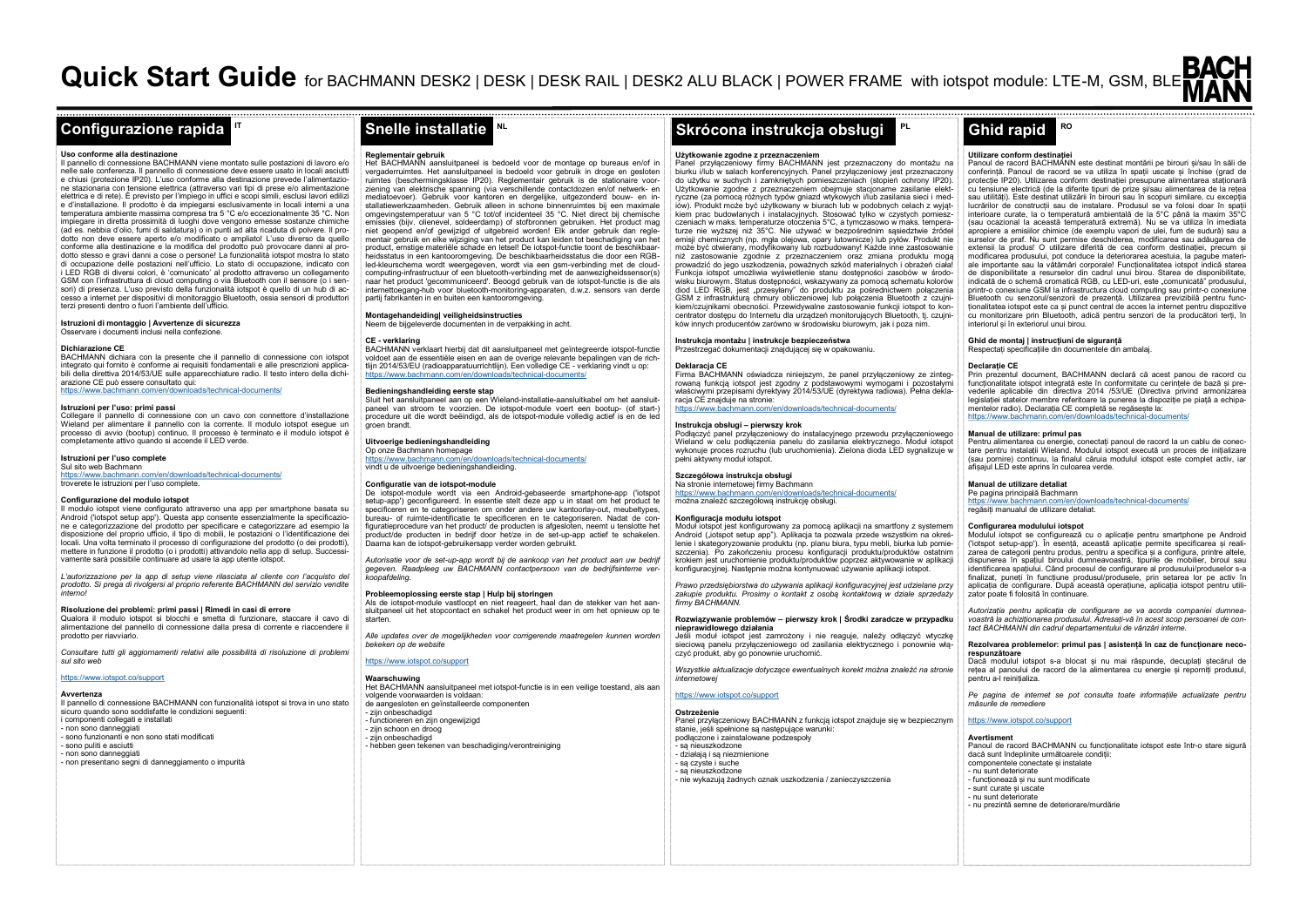# **PT**

**Utilização prevista**<br>O painel de ligação BACHMANN foi concebido para ser montado em mesas de escritório e/ou salas de reuniões. O painel de ligação foi desenhado para ser apli-cado em espaços secos e fechados (tipo de proteção IP20). A utilização prevista é a alimentação fixa de tensão elétrica (por diferentes tipos de tomada e/ou alimentação de rede e meios de suporte de dados). Utilização em escritórios e finalidades semelhantes, exceto trabalhos de construção e instalação. Utilização apenas em espaços interiores limpos a uma temperatura ambiente máxima de 5 °C, até/ou ocasionalmente 35 °C. Não utilizar na proximidade direta de emissões químicas (por ex. névoa de óleo, fumo de soldadura) ou fontes de pó. O produto não pode ser aberto e/ou modificado nem ampliado! Uma outra utilização diferente da prevista e a alteração do produto pode provocar danos no produto, danos materiais e pessoais graves! A funcionalidade iotspot exibe a disponibilidade dos recursos num ambiente de escritório. A disponibilidade, que é indicada pelo esquema colorido a LED RGB, é "comunicada" através de uma ligação GSM com a infraestrutura Cloud -Computing ou uma ligação Bluetooth aos(s) sensor(es) de presença existentes no produto. A utilização previsível da funcionalidade iotspot é a de um hub de acesso à Internet para aparelhos de monitorização por Bluetooth, ou seja, sensores de outros fabricantes dentro e fora de um ambiente de escritório.

## **Manual de montagem | Instruções de segurança**

Consulte os documentos incluídos na embalagem.

# **Declaração CE**

A BACHMANN declara, por este meio, que este painel de ligação com funcionalidade iotspot integrada está de acordo com os requisitos básicos e outras disposições relevantes da 2014 /53/UE (Diretiva relativa a equipamentos de rádio). Pode consultar uma declaração CE completa em: https://www.bachmann.com/en/downloads/technical-documents/

#### **Manual de instruções - primeiro passo**

Encaixe o painel de ligação num cabo de ligação para instalação Wieland para fornecer corrente ao painel de ligação. O módulo iotspot executa um processo de inicialização (arranque) durante aprox. 30-60 seg., que termina com um indicador LED verde num módulo iotspot totalmente ativo.

#### **Manual de instruções detalhado**

Visite a nossa página de Internet Bachmann https://www.bachmann.com/en/downloads/technical-documents/ onde poderá encontrar o manual de instruções detalhado.

#### **Configuração do módulo iotspot**

O módulo iotspot é configurado através de uma aplicação para smartphone Android ("iotspot setup-app"). Basicamente, esta aplicação permite a especificação e a categorização do produto para, entre outras coisas, especificar e categorizar o layout do seu escritório, os tipos de móveis, mesa de escritório ou identificação do espaço. Quando o processo de configuração do produto/dos produtos estiver concluído, o último passo será colocar o produto/os produtos em operação, ativandoos na aplicação de configuração. Em seguida, a aplicação do utilizador iotspot pode ser reutilizada.

*A autorização para a aplicação de configuração é concedida à sua empresa no momento da aquisição do produto. Consulte o seu contacto no serviço interno da BACHMANN.* 

# **Resolução de problemas - primeiro passo | Ajuda em caso de anomalia**

Se o módulo iotspot congelar e não responder, retire da tomada a ficha de rede do painel de ligação e volte a colocá-la para ligar o produto e o reiniciar.

*Todas as atualizações sobre medidas de correção podem ser consultadas na página de Internet.*

https://www.iotspot.co/support

**Aviso**

#### O painel de ligação BACHMANN com funcionalidade iotspot é seguro se forem satisfeitas as seguintes condições: os componentes conectados e instalados - não apresentam danos - funcionam e não foram alterados - estão limpos e secos - não apresentam danos

- não apresentam vestígios de danos / sujidade

#### **Korrekt brug**

BACHMANN-tilslutningsfeltet er beregnet til montering på skriveborde og/eller i mødelokaler. Tilslutningsfeltet er beregnet til anvendelse i tørre og lukkede rum (kapslingsklasse IP20). Den korrekte brug er den stationære forsyning med elektrisk spænding (via forskellige stikdåsetyper og/eller netværks- og medieforsyning). Anvendelse til kontorer og lignende formål undtagen konstruktions- og installationsarbejder. Anvendelse kun i rene indendørs rum ved en maksimal omgivelses-temperatur på 5 °C, op til /eller af og til 35 °C. Må ikke anvendes umiddelbart i nærheden af kemiske emissioner (f.ems. olietåge, lodderøg) eller støvkilder. Produktet må ikke åbnes og/eller ændres eller udvides! En anden end den korrekte anvendelse samt ændring af produktet kan medføre skader på produktet, alvorlige materielle skader og kvæstelser! iotspot-funktionen viser ressourcerne tilgængelighedsstatus i kontoromgivelser. Tilgængelighedsstatussen, der vises ved hjælp af et RGB-LEDfarveskema, "kommunikeres" til produktet via en GSM-forbindelse med cloud-computing-infrastrukturen eller en Bluetooth-forbindelse med tilstedeværelsessensoren (-erne). Den forudsigelige anvendelse af iotspot-funktionen er et internetadgangshubs funktion for Bluetooth-monitoring-enheder, dvs. sensorer fra fremmede producenter i og uden for kontoromgivelser.

**DA**

# **Monteringsvejledning | Sikkerhedshenvisninger**<br>Læs de vedlagte dokumenter i emballagen.

## **CE-erklæring**

Hermed erklærer BACHMANN, at dette tilslutningsfelt med integreret iotspot-funktion er i overensstemmelse med de grundlæggende krav og de øvrige gældende bestem-melser i 2014 /53/EU (direktiv for radioudstyr). En fuldstændig CE–erklæring findes under:

w hachmann.com/en/downloads/technical-documents/

# **Betjeningsvejledning første trin**

Tilslut tilslutningsfeltet til et Wieland-installationstilslutningskabel til at forsyne tilslutningsfeltet med strøm. iotspot-modulet gennemfører en bootup- (eller start-)proces, der varer ca. 30-60 sek., og som slutter med et fuldstændigt aktivt iotspot-modul med grøn LED-visning.

#### **Udførlig betjeningsvejledning**  På vores Bachmann homepage

https://www.bachmann.com/en/downloads/technical-documents/ finder du den udførlige betjeningsvejledning.

#### **Konfiguration af iotspot-modulet**

iotspot-modulet konfigureres via en Android-baseret smartphone-app ("iotspot setupapp"). Grundlæggende giver denne app mulighed for specifikationen og kategoriseringen af produktet for bl.a. at specificere og kategorisere dit kontorlayout, møbeltyper, skrivebord eller rumidentifikation. Når konfigurationsprocessen for produktet/ produkterne er afsluttet, tager du på det afsluttende trin produktet/produkterne i drift ved at aktivere det i setup-appen. Derefter kan iotspot-brugerappen fortsættes anvendes.

*Berettigelsen til setup-appen tildeles din virksomhed, når du erhverver produktet. Kontakt din BACHMANN kontaktperson i den interne salgsafdeling.* 

**Problemløsning første trin | Udbedring ved fejlfunktion** Hvis iotspot-modulet er frosset og ikke reagerer, skal du trække tilslutningsfeltets netstik ud af strømforsyningen og tænde produktet igen for at starte det igen.

*Alle aktualiseringer af mulighederne for korrektionsforanstaltninger kan ses på hjemmesiden* 

# https://www.iotspot.co/support

**Advarsel** BACHMANN tilslutningsfeltet med iotspot-funktion er i en sikker tilstand, når følgende betingelser er opfyldt: De tilsluttede og installerede komponenter - er ubeskadigede - fungerer og er uændrede er rene og tørre - er ubeskadigede - ikke har tegn på beskadigelser/urenheder

# **CS Guia rápido Hurtigvejledning Stručný návod Hitra navodila**

### **Používání výrobku ke stanovenému účelu**

Přípojné pole BACHMANN je určené k montáži na psací stoly a/nebo do konferenčních místností. Přípojné pole je určené k použití v suchých a uzavřených místnostech (krytí IP20). Správné použití je stacionární přívod elektrického napětí (prostřednictvím různých typů zásuvek a/nebo přívodu sítě a médií). Použití pro kanceláře a podobné účely kromě stavebních a instalačních prací. Použití jen v čistých interiérech při maximální teplotě prostředí od 5 °C do/nebo příležitostně 35 °C. Nepoužívat v bezprostřední blízkosti chemických emisí (např. olejová mlha, kouř při pájení) nebo zdrojů prachu. Výrobek se nesmí otvírat a/nebo upravovat nebo rozšiřovat! Jiné používání než ke stanovenému účelu stejně jako pozměňování výrobku může vést k poškození výrobku, k rozsáhlým materiálním škodám a zranění osob! Funkcionalita iotspot ukazuje stav dostupnosti zdrojů v prostředí kanceláře. Stav dostupnosti, který se zobrazuje pomocí barevného schématu RGB-LED, je prostřednictvím GSM spojení "komunikován" s cloudovou výpočetní infrastrukturou nebo prostřednictvím spojení bluetooth se snímačem/snímači přítomnosti směrem k výrobku. Předvídatelné využití funkcionality iotspot je hub pro přístup k internetu pro zařízení s monitoringem bluetooth, tj. senzory od třetích výrobců v prostředí i mimo prostředí kanceláře

# **Návod k montáži | Bezpečnostní upozornění**

Postupujte podle přiložených dokumentů v balení.

### **Prohlášení ES**

Společnost BACHMANN tímto prohlašuje, že toto přípojné pole s integrovanou funkcionalitou iotspot splňuje základní požadavky a ostatní relevantní ustanovení směrnice 2014/53/EU (směrnice o rádiových zařízeních). Úplné prohlášení ES naleznete na:

# https://www.bachmann.com/en/downloads/technical-documents/

# **Návod k obsluze, první krok**

Připojte přípojné pole k přívodnímu instalačnímu kabelu Wieland, aby přípojné pole bylo napájeno. Modul iotspot provede bootup (nebo spouštěcí) sekvenci v trvání cca 30–60 s, která je zakončená u plně aktivního modulu iotspot zelenou LED indikací.

#### **Podrobný návod k obsluze**  Na naší domovské stránce Bachmann

https://www.bachmann.com/en/downloads/technical-documents/ naleznete podrobný návod k obsluze.

## **Konfigurace modulu iotspot**

Modul iotspot se konfiguruje pomocí aplikace pro chytrý telefon s operačním systémem Android (aplikace nastavení "iotspot"). Tato aplikace v zásadě umožňuje specifikaci a kategorizaci výrobku, aby mj. bylo možné provést specifikaci a kategorizaci rozvržení kanceláře, typů nábytku, psacího stolu nebo identifikaci místnosti. Po dokončení procesu konfigurace výrobků/výrobku uvedete v posled-ním kroku výrobek do provozu tím, že ho v aplikaci nastavení aktivujete. Poté se mí kroku vyrobek do provozu tím, že no v aplik<br>může uživatelská aplikace iotspot dále používat.

*Oprávnění pro aplikaci nastavení je vaší firmě uděleno při pořízení výrobku. Obraťte se laskavě na vaši kontaktní osobu u vnitřní služby prodeje společnosti BACHMANN.* 

**První krok při odstraňování problémů | Pomoc při chybné funkci** Když modul iotspot zamrzne a neodpovídá, vytáhněte přívodní kabel přípojného pole z napájení a výrobek opět zapněte, aby se restartoval.

*Všechny aktualizace k možnostem nápravných opatření je možné si prohlédnout na webové stránce* 

### <https://www.iotspot.co/support>

**Výstraha** Přípojné pole BACHMANN s funkcionalitou iotspot je v bezpečném stavu, když jsou splněny následující podmínky: připojené a instalované komponenty - jsou nepoškozené - fungují a jsou nezměněné - jsou čisté a suché - jsou nepoškozené - nevykazují žádné známky poškození / znečištění

# **Namenska uporaba**

Priključno polje BACHMANN je namenjeno za vgradnjo na pisalne mize in/ali v konferenčne sobe. Priključno polje je predvideno za uporabo v suhih in zaprtih prostorih (razred zaščite IP20). Namenska uporaba je stacionarni dovod elek-trične napetosti (z različnimi vrstami vtičnic in/ali napajanjem iz omrežja in medija). Primerno je za pisarne in podobne namene; ni primerno za gradbena in inštalacijska dela. Uporab je dovoljena samo v čistih zaprtih prostorih pri tem-peraturi okolja od 5 do občasno 35 °C. Ne uporabljajte v neposredni bližini izpustov kemikalij (npr. oljna meglica, dim zaradi spajkanja) ali virov prahu. Izdelka ni dovoljeno odpirati in/ali predelovati ali razširjati! Uporaba, ki se razlikuje od namenske, in spremembe izdelka lahko povzročijo škodo na izdelku, veliko gmotno škodo ter telesne poškodbe! Funkcija iotspot kaže razpoložljivost virov v pisarniškem okolju. Razpoložljivost, ki jo kaže barvna shema z lučkami LED RGB, se v izdelek javlja po povezavi GSM iz infrastrukture za računalništvo v oblaku ali s povezavo Bluetooth iz tipal prisotnosti. Predvidena uporaba funkcije iotspot je za vozlišča za internetni dostop za nadzorne naprave Bluetooth, na primer tipal drugih proizvajalcev v in zunaj pisarniškega okolja.

**SI**

#### **Navodila za vgradnjo | Varnostna navodila** Upoštevajte embalaži priložene dokumente.

# **Izjava o skladnosti za znak CE**

Podjetje BACHMANN s tem izjavlja, da je to priključno polje z vgrajeno funkcijo iotspot skladno z osnovnimi zahtevami in drugimi zadevnimi določili Direktive o radijski opremi 2014/53/EU. Celotna izjava o skladnosti za znak CE je na voljo na naslovu:

na nasiovu.<br>https://www.bachmann.com/en/downloads/technical-documents/

# **Navodila za začetek uporabe**

Priključno polje priključite na priključni kabel za inštalacije Wieland, da ga priključite na napajalno napetost. Enota iotspot opravi približno 30–60 s dolg zagon, ki se konča z zeleno lučko LED pri dokončno dejavni enoti iotspot.

# **Celotna navodila za uporabo**

V spletnem mestu Bachmann: https://www.bachmann.com/en/downloads/technical-documents/ so na voljo celotna navodila za uporabo.

# **Konfiguracija enote iotspot**

Enota iotspot se konfigurira z aplikacijo za pametni telefon Android (»iotspot setup app«). Ta aplikacija v glavnem omogoča določanje in razvrščanje izdelkov, na primer postavitve pisarne, vrst pohištva, pisarniške mize in oznake prostora. Ko je postopek konfiguracije izdelkov konča, v zadnjem koraku začnite uporabljati izdelke, tako da jih vklopite v aplikaciji za pripravo. Nato lahko naprej uporabljate aplikacijo za uporabnike iotspot.

*Pooblastila za aplikacijo za pripravo bomo za vaše podjetje dodelili pri nabavi izdelka. Obrnite se na svojo kontaktno osebo za podjetje BACHMANN v distribuciji.* 

**Prvi korak pri reševanju težav | Pomoč pri napačnem delovanju** Če enota iotspot zamrzne in se preneha odzivati, izvlecite električni vtič priključnega polja iz električnega napajanja in nato izdelek znova vklopite, da ga znova zaženete.

*Vse posodobitve ukrepov za odpravo težav najdete v našem spletnem mestu.* 

# <https://www.iotspot.co/support>

# **Opozorilo**

Priključno polje BACHMANN s funkcijo iotspot je varno za uporabo, ko so izpolnjeni naslednji pogoji: Vsi priključeni in vgrajeni deli: – so nepoškodovani, – delujejo in niso spremenjeni, – so čisti in suhi, – so nepoškodovani, – nimajo znakov poškodb/nečistoč.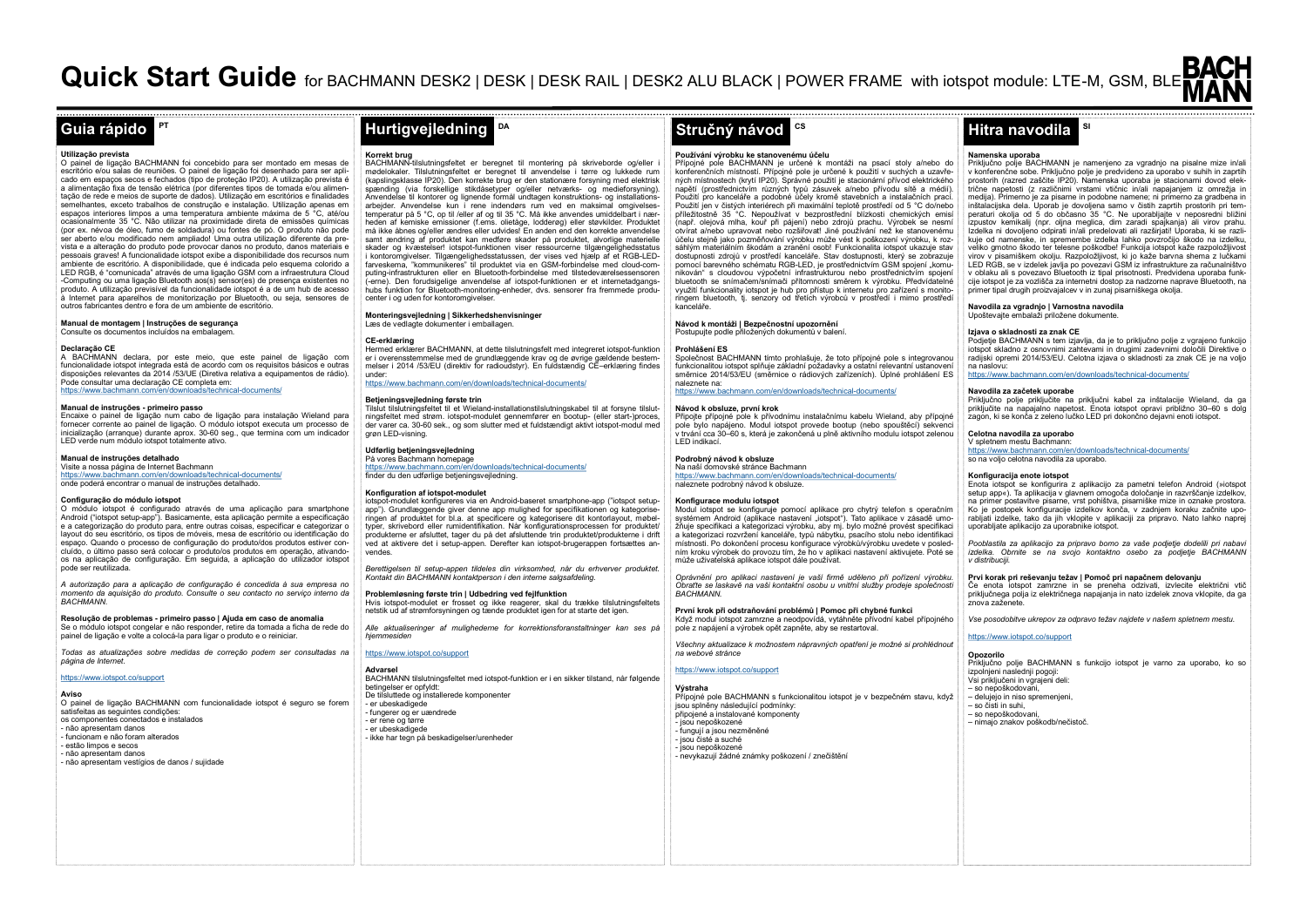# **SK**

#### Zamýšľané použitie

Prípojné miesto BACHMANN je určené pre montáž na písacích stoloch a/alebo v zasadacích miestnostiach. Prípojné miesto je určené na použitie v suchých a uzavretých miestnostiach (druh ochrany IP20). Zamýšľané použitie je stacionárne napájanie elektrickým napätím (cez rôzne typy zásuviek a/alebo napájanie zo siete a médií). Použitie pre kancelárie a na podobné účely s výnimkou stavebných a inštalačných prác. Použitie v čistých interiéroch pri maximálnej teplote okolia do 5 °C, do/alebo príležitostne 35° C. Nepoužívať v bezprostrednej blízkosti chemických emisií (napr. olejová hmla, dym z pájkovania) alebo zdrojov prachu. Výrobok sa nesmie otvárať a/ani upravovať alebo rozširovať! Iné než zamýšľané použitie alebo úprava výrobku môže viesť k poškodeniu výrobku, ťažkým hmotným škodám a ujme na zdraví! Funkcia iotspot zobrazuje stav dostupnosti zdrojov v kancelárskom prostredí. Stav dostupnosti, ktorý sa zobrazuje prostredníctvom farebnej schémy RGB LED, sa "komunikuje" cez GSM spojenie s infraštruktúrou Cloud Computing alebo cez spojenie Bluetooth so snímačmi prítomnosti na výrobku. Predvídateľné použitie funkcie iotspot je hub na pripojenie k internetu pre monitorovacie zariadenia s Bluetooth, tzn. snímače tretích výrobcov a mimo kancelárskeho prostredia.

**Návod na montáž | bezpečnostné upozornenia** Dodržiavajte dokumenty priložené v balení.

# **Vyhlásenie CE**

Spoločnosť BACHMANN týmto vyhlasuje, že toto prípojné miesto s funkciou iotspot spĺňa základné požiadavky a ďalšie príslušné ustanovenia smernice 2014 /53/EÚ<br>(smernica o rádiových zariadeniach). Kompletné Vyhlásenie CE nájdete na stránke: https://www.bachmann.com/en/downloads/technical-documents/

# **Návod na použitie, prvý krok**

Prípojné miesto zapojte k inštalačnému prípojnému káblu Wieland, aby bolo napájané elektrickým prúdom. Modul iotspot vykoná spúšťací (bootovací) proces, ktorý trvá cca. 30-60 sek. a po jeho skončení je plne aktívny modul iotspot so zelenou LED diódou.

# **Podrobný návod na obsluhu**

Na našej domovskej stránke https://www.bachmann.com/en/downloads/technical-documents/

nájdete podrobný návod na obsluhu.

### **Konfigurácia modulu iotspot**

Modul iotspot sa konfiguruje prostredníctvom aplikácie smartfónov na báze Android (aplikácia pre nastavenie iotspot). Táto aplikácia v zásade umožňuje špecifikáciu a kategorizáciu výrobku, aby ste vedeli špecifikovať a kategorizovať o.i. dispozíciu vašej kancelárie, typy nábytku, písací stôl alebo identifikáciu miestnosti. Po skončení procesu konfigurácie výrobku / výrobkov uveďte v záverečnom kroku výrobok / výrobky do prevádzky tak, že aplikáciu pre nastavenie prepnete do aktívneho stavu. Potom sa môže ďalej používať používateľská aplikácia pre iotspot.

*Oprávnenie na aplikáciu pre nastavenie bude vašej spoločnosti pridelené pri zakúpení výrobku. Obráťte sa na svoju kontaktnú osobu zo spoločnosti BACHMANN na internom oddelení predaja.* 

**Riešenie problémov, prvý krok | Náprava v prípade chybnej funkcie** Ak modul iotspot zamrzol a nereaguje, vytiahnite zástrčku prípojného miesta z napájania elektrickým prúdom a výrobok znova zapnite, aby sa reštartoval.

*Všetky aktualizácie o možných opravných opatreniach si môžete pozrieť na webovej stránke* 

<https://www.iotspot.co/support>

# **Varovanie**

Prípojné pole BACHMANN s funkciou iotspot je v bezpečnom stave vtedy, keď sú splnené nasledujúce podmienky: principe indicativne producinej. - nie sú poškodené - fungujú a nie sú zmenené - sú čisté a suché - nie sú poškodené - nevykazujú známky poškodenia / znečistenia

# **HR**

### **Namjenska uporaba**

Priključni panel BACHMANN namijenjen je za montažu u radne stolove i/ili u dvorane za sastanke. Priključni panel namijenjen je za uporabu u suhim i zatvorenim prostorijama (stupanj zaštite IP20). Namjenska uporaba: stacionarna opskrba električnim naponom (putem različitih vrsta utičnica) i/ili povezivanje u mrežu i povezivanje s medijima. Mogu se upotrebljavati u uredima i u slične svrhe, no iz toga je izuzeta uporaba za građevinske i instalacijske radove. Smiju se upotrebljavati isključivo u čistim unutarnjim prostorima s maksimalnom okolišnom temperaturom od 5 °C do/ili povremeno maks. 35 °C. Ne smiju se upotrebljavati u neposrednoj blizini kemijskih emisija (npr. uljnih magli, dima lemljenja) ili izvora prašine. Proizvod nije dopušteno otvarati i/ili preinačiti odnosno proširiti! Bilo kakva druga vrsta uporabe osim namjenske te izmjene proizvoda mogu izazvati oštećenja proizvoda, teške materijalne štete i oštećenja zdravlja! Funkcijom iotspot moguće je provjeriti status raspoloživosti resursa u uredskom okruženju. Status raspoloživosti, koji se inače signalizira RGB-LED shemom u boji, šalje se proizvodu putem GSM veze s računalnom infrastrukturom u vidu oblaka, odn. putem Bluetooth veze sa senzorom/ senzorima prisustva. Predvidivo korištenje funkcije iotspot jest kao koncentrator s pristupom internetu kod uređaja za nadzor putem Bluetootha, tj. senzora drugih proizvođača u uredskom okruženju i izvan njega.

#### **Upute za montažu | Sigurnosne napomene** Obratite pozornost na priložene dokumente u pakiranju.

# **Izjava CE**

Poduzeće BACHMANN ovime izjavljuje da ovaj priključni panel s integriranom funkcijom iotspot ispunjava temeljne zahtjeve i ostale odgovarajuće odredbe Direktive 2014//53/EU (Direktiva o radijskoj opremi). Potpunu Izjavu CE možete naći na stranici:

# https://www.bachmann.com/en/downloads/technical-documents/

#### **Upute za uporabu – prvi korak**

Priključni panel priključite na instalacijski priključni kabel Wieland kako bi se priključni panel opskrbio strujom. Modul iotspot provodi postupak pokretanja (ili starta) u trajanju od oko 30 - 60 s koji se završava tako da se modul iotspot potpuno aktivira pri čemu svijetli zelena LED lampica.

## **Opširne upute za uporabu**

Na našoj internetskoj stranici https://www.bachmann.com/en/downloads/technical-documents/ možete preuzeti opširne upute za uporabu.

#### **Konfiguracija modula iotspot**

Modul iotspot moguće je konfigurirati putem aplikacije za pametni telefon sa sustavom Android (instalacijska aplikacija "iotspot"). U načelu ova aplikacija omogućava specifikaciju i kategorizaciju proizvoda kako bi se specificirali i kategorizirali, između ostalog: raspored ureda, vrste namještaja, identifikacija stolova ili prostorija. Kada se završi postupak konfiguracije proizvoda, on se u zadnjem koraku pušta u rad tako da ga aktivirate u instalacijskoj aplikaciji. Nakon toga možete se služiti korisničkom aplikacijom iotspot.

*Ovlaštenja za instalacijsku aplikaciju vašem se poduzeću dodjeljuju pri kupnji proizvoda. Obratite se svojoj osobi za kontakt iz službe za prodaju u poduzeću BACHMANN.* 

#### **Rješenje problema – prvi korak | Pomoć u slučaju neispravnog rada** Ako se modul iotspot "zamrzne" i više ne reagira, izvucite utikač za napajanje priključnog panela strujom te proizvod uključite ponovno kako biste ga ponovno

*Sve najnovije mogućnosti za provedbu mjera korekcija možete naći na internetskoj stranici* 

#### tps://www.iotspot.co/support

pokrenuli.

**Upozorenje** Priključni panel BACHMANN s funkcijom iotspot u sigurnom je stanju kada su ispunjeni sljedeći uvjeti: priključene i instalirane komponente – nisu oštećene – funkcioniraju i nisu izmijenjene – čiste su i suhe – nisu oštećene – nemaju nikakva vidljiva oštećenja/onečišćenja

# **HU**

#### **Rendeltetésszerű használat**

A BACHMANN elosztópanel íróasztalokra és/vagy tárgyalótermekbe szerelhető. Az elosztópanelt száraz és zárt helyiségekben történő használatra tervezték (IP20 védettségi fokozat). A (különböző típusú dugaszolóaljzatokon és/vagy hálózaton és ellátócsatornákon keresztül) elektromos feszültséggel történő fix ellátás minősül rendeltetésszerű használatnak. Irodákban és hasonló helyiségekben használható, kivéve az építkezési és üzembe helyezési munkákat. Kizárólag beltéren, tiszta, 5 °C és/vagy alkalmanként 35 °C közötti hőmérsékletű helyiségekben használható. Ne használja vegyi anyagot (pl. olajködöt, forrasztófüstöt) kibocsátó közeg vagy porforrások közelében. A terméket tilos felnyitni és/vagy átalakítani vagy bővíteni! A rendeltetésszerűtől eltérő használat vagy a termék átalakítása károsíthatja a terméket, súlyos anyagi károkat és személyi sérüléseket okozhat! Az iotspot funkció megjeleníti az irodai környezet erőforrásainak rendelkezésre állási állapotát. Az RGB-LED színsémával megjelenített rendelkezésre állási információt felhő alapú infrastruktúrával egy GSMkapcsolat vagy jelenlétérzékelővel/-érzékelőkkel egy Bluetooth-kapcsolat továbbítja a termék felé. Az iotspot funkció előreláthatólag internet-hozzáférési központként használható megfigyelésre szolgáló Bluetooth-eszközökhöz, azaz más gyártók irodai környezeten belül és kívül használt érzékelőihez.

# **Szerelési útmutató | Biztonsági tudnivalók**

Kérjük, vegye figyelembe a csomagolásban lévő, mellékelt dokumentumokat.

## **CE-nyilatkozat**

A BACHMANN kijelenti, hogy ez a beépített iotspot funkcióval ellátott elosztópanel megfelel a (rádióberendezések forgalmazására vonatkozó) 2014/53/EU irányelv alapvető követelményeinek és egyéb vonatkozó előírásainak. A teljes CE-nyilatkozatot a következő oldalon találja:  $m$ www.bachmann.com/

### **Használati útmutató, első lépés**

Az elosztópanel áramellátása érdekében csatlakoztassa az elosztópanelt egy Wieland telepítő-csatlakozókábelhez. Az iotspot modul egy kb. 30-60 másodpercig tartó bootolási (vagy indítási) folyamatot végez, amely akkor fejeződik be, ha az iotspot modul teljesen aktív, és a LED-kijelző zöld színű.

# **Részletes használati útmutató**

A részletes használati útmutató megtalálható a Bachmann honlapján (https://www.bachmann.com/en/downloads/technical-documents/).

# **Az iotspot modul konfigurálása**

Az iotspot modul egy Androidos okostelefon-alkalmazáson ("iotspot setup alkalmazás") konfigurálható. Az alkalmazásban alapvetően meghatározható és kategorizálható a termék, azaz többek között megadható az Ön irodájának elrendezése, a bútorok típusa, az íróasztal vagy a helyiség azonosítója. Ha befejeződött a termék/termékek konfigurálása, utolsó lépésként helyezze üzembe a terméket/termékeket, azaz állítsa aktívra azokat a setup alkalmazásban. Ezt követően az iotspot felhasználói alkalmazás tovább használható.

*Az Ön vállalata a termék megvásárlásával jogosulttá válik a setup alkalmazás használatára. Kérjük, forduljon a BACHMANN értékesítési kapcsolattartójához.* 

#### **Hibaelhárítás, első lépés | Teendők meghibásodás esetén** Ha az iotspot modul lefagyott vagy nem reagál, válassza le az elosztópanel hálózati csatlakozóját az áramellátásról, majd kapcsolja vissza terméket

az újraindításhoz. *A legújabb hibaelhárítási lehetőségek a következő weboldalon tekinthetők meg:* 

# https://www.iotspot.co/support

**Figyelmeztetés** Az iotspot funkcióval ellátott BACHMANN elosztópanel állapota a következő feltételek teljesülése esetén biztonságos: a csatlakoztatott és telepített részegységek a osan.....<br>- sértetlenek - működőképesek és nincsenek átalakítva - tiszták és szárazak - sértetlenek - nem láthatók rajtuk sérülés / szennyeződés nyomai

# **Rýchly návod Kratke upute Rövid útmutató Σύντομες οδηγίες**

# **Ενδεδειγμένη χρήση**

Το πολύπριζο BACHMANN προορίζεται για τοποθέτηση σε γραφείο ή/και σε<br>χώρους συνεδριάσεων. Το πολύπριζο προορίζεται για χρήση σε ξηρούς και<br>κλειστούς χώρους (κατηγορία προστασίας IP20). Η ενδεδειγμένη χρήση είναι η σταθερή τροφοδοσία με ηλεκτρική τάση (μέσω διαφορετικών τύπων πρίζας ή/και τροφοδοσίας δικτύου και μέσων). Χρήση για γραφεία και παρόμοιους σκοπούς, εξαιρούνται οι εργασίες κατασκευής και εγκατάστασης. Χρήση μόνο σε καθαρούς εσωτερικούς χώρους με μέγιστη θερμοκρασία περιβάλλοντος από 5°C έως/ή περιστασιακά 35°C. Να μην χρησιμοποιείται πολύ κοντά σε χημικές εκπομπές (π.χ. νέφος λαδιού, καπνός συγκόλλησης) ή πηγές σκόνης. Το προϊόν δεν επιτρέπεται να ανοίγεται ή/και να υφίσταται τροποποίηση ή επέκταση! Οποιαδήποτε άλλη χρήση εκτός της ενδεδειγμένης, καθώς και η τροποποίηση του προϊόντος μπορεί να οδηγήσει σε ζημιές στο προϊόν, σε σοβαρές υλικές ζημιές και σε τραυματισμούς! Η λειτουργία iotspot δείχνει την κατάσταση διαθεσιμότητας των πόρων σε ένα περιβάλλον γραφείου. Η κατάσταση διαθεσιμότητας, που δηλώνεται μέσω ενός χρωματικού μοντέλου λυχνιών LED RGB, μεταδίδεται μέσω μιας σύνδεσης GSM με την υποδομή Cloud Computing ή μιας σύνδεσης Bluetooth με τους αισθητήρες παρουσίας στο προϊόν. Η προβλεπόμενη χρήση της λειτουργίας iotspot είναι αυτή του κόμβου πρόσβασης στο Internet για συσκευές παρακολούθησης με Bluetooth, δηλ. αισθητήρες τρίτων κατασκευαστών εντός και εκτός ενός περιβάλλοντος γραφείου.

**EL**

# **Οδηγίες συναρμολόγησης | Υποδείξεις ασφαλείας**

Λάβετε υπόψη τα συνοδευτικά έγγραφα της συσκευασίας.

# **Δήλωση CE**

Με το παρόν η εταιρεία BACHMANN δηλώνει ότι αυτό το πολύπριζο με ενσωματωμένη λειτουργία iotspot συμμορφώνεται με τις βασικές απαιτήσεις και τους υπόλοιπους σχετικούς κανονισμούς της οδηγίας 2014 /53/ΕΕ (οδηγία περί συσκευών ραδιοεπικοινωνίας). Για την πλήρη δήλωση CE ανατρέξτε στη διεύθυνση:

https://www.bachmann.com/en/downloads/technical-documents/

# **Οδηγίες χειρισμού, πρώτο βήμα**

Συνδέστε το πολύπριζο σε ένα καλώδιο σύνδεσης εγκατάστασης Wieland, για να τροφοδοτήσετε το πολύπριζο με ρεύμα. Η μονάδα iotspot εκτελεί μια διαδικασία εκκίνησης διάρκειας περ. 30-60 δευτ., η οποία καταλήγει σε μια πλήρως ενεργή μονάδα iotspot με πράσινη ενδεικτική λυχνία LED.

# **Αναλυτικές οδηγίες χειρισμού**

Στην ιστοσελίδα της Bachmann https://www.bachmann.com/en/downloads/technical-documents/ θα βρείτε τις αναλυτικές οδηγίες χειρισμού.

# **Διαμόρφωση της μονάδας iotspot**

Η μονάδα iotspot διαμορφώνεται μέσω μιας εφαρμογής για smartphone, που βασίζεται σε Android («εφαρμογή ρύθμισης iotspot»). Στην ουσία αυτή η εφαρμογή επιτρέπει τον καθορισμό και κατηγοριοποίηση του προϊόντος, για να καθορίσετε και να κατηγοριοποιήσετε μεταξύ άλλων τη διάταξη του γραφείου σας, τον τύπο των επίπλων, το γραφείο ή την αναγνώριση χώρου. Αφού ολοκληρωθεί η διαδικασία διαμόρφωσης των προϊόντων, θέστε στο τελευταίο βήμα τα προϊόντα σε λειτουργία, ενεργοποιώντας τα στην εφαρμογή ρύθμισης. Στη συνέχεια η χρήση της εφαρμογής iotspot μπορεί να συνεχιστεί.

*Το δικαίωμα για την εφαρμογή ρύθμισης εκχωρείται στην επιχείρησή σας κατά την αγορά του προϊόντος. Απευθυνθείτε στον υπεύθυνο επικοινωνίας της BACHMANN στο τμήμα εσωτερικών πωλήσεων.* 

### **Επίλυση προβλημάτων, πρώτο βήμα | Λύση σε περίπτωση δυσλειτουργίας**

Αν η μονάδα iotspot έχει «παγώσει» και δεν ανταποκρίνεται, αποσυνδέστε το βύσμα του πολύπριζου από την τροφοδοσία ρεύματος και ενεργοποιήστε ξανά το προϊόν, για να το εκκινήσετε εκ νέου.

*Για όλες τις ενημερώσεις σχετικά με τις δυνατότητες των μέτρων επιδιόρθωσης ανατρέξτε στον ιστότοπο* 

# https://www.iotspot.co/support

**Προειδοποίηση** Το πολύπριζο BACHMANN με λειτουργία iotspot βρίσκεται σε ασφαλή κατάσταση, αν ικανοποιούνται οι ακόλουθες προϋποθέσεις: Τα συνδεδεμένα και εγκατεστημένα εξαρτήματα - δεν έχουν υποστεί ζημιά - λειτουργούν και δεν έχουν τροποποιηθεί - είναι καθαρά και στεγνά - δεν έχουν υποστεί ζημιά - δεν εμφανίζουν ενδείξεις ζημιάς/βρομιάς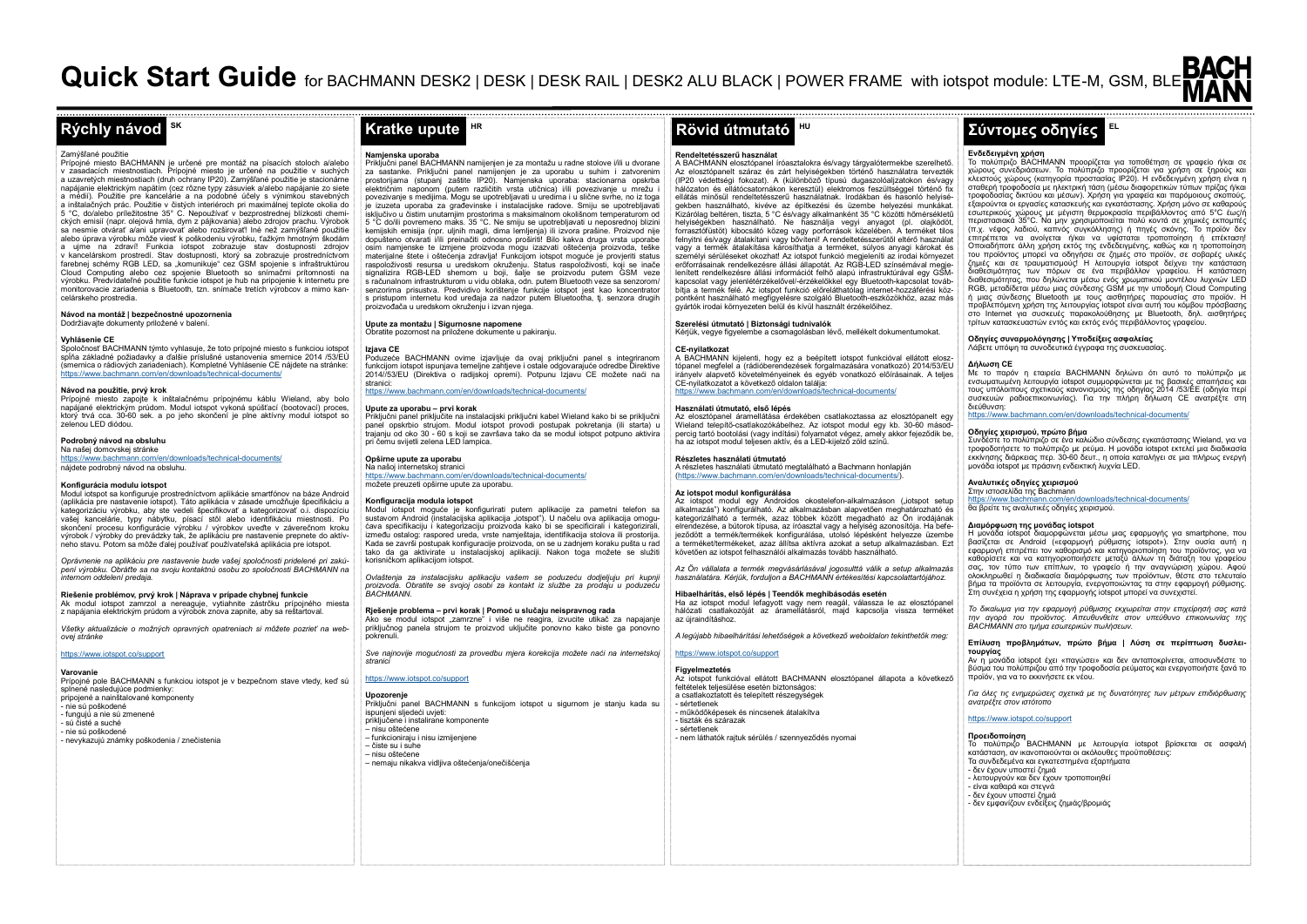# **Кратка инструкция за употреба Trumpa instrukcija Īsā instrukcija Kiirjuhend**

**BG**

# **Употреба по предназначен**

Контактният панел на BACHMANN е предназначен за монтаж на бюра и/или в конферентни зали. Контактният панел е предназначен за употреба в сухи и затворени помещения (клас на защита IP20). Употребата по предназначение означава стационарно електрозахранване посредством различни видове контакти и/или мрежово и електрическо захранване. Използване в офиси и помещения за подобни цели, с изключение за строителни и инсталационни дейности. Използване само в чисти вътрешни помещения при максимална температура на околната среда от 5°C, до/или моментно 35°C. Да не се използва в непосредствена близост до химически емисии (напр. маслена мъгла, дим от запояване) или източници на прах. Не е разрешено отварянето и/или видоизменянето или надграждането на продукта! Употреба различна от употребата по предназначение, както и промяната на продукта може да доведе до повреди на продукта, до тежки материални щети и телесни увреждания! Функцията iotspot показва статуса на наличност на ресурсите в офиса. Статусът на наличност, който се показва чрез цветова схема RGB-LED, се предава към продукта чрез GSM-връзка с Cloud-Computing инфраструктурата или чрез Bluetooth-връзка със сензора/сензорите за присъствие. Функцията iotspot е предвидена като хъб за интернет достъп на устройства за bluetooth мониторинг, т.е. сензори от други производители в и извън офиса.

**Инструкция за монтаж | Указания за безопасност**

Моля вземете предвид приложените в опаковката документи.

## **Декларация за съответствие с изискванията на ЕС**

С настоящото BACHMANN декларира, че този контактен панел с интегрирана функция iotspot отговаря на основните изисквания и на останалите еднозначни указания на 2014 /53/ЕС (Директива за радиосъоръжения). Цялостна декларация за съответствие с изискванията на ЕС ще намерите на: https://www.bachmann.com/en/downloads/technical-documents/

# **Инструкция за употреба първа стъпка**

За да се захрани с ток, включете контактния панел към инсталационен свързващ кабел на Wieland. Модулът iotspot извършва около 30-60 секундeн процес на стартиране (bootup), който при пълното му активиране завършва със зелена LED-индикация.

# **Подробна инструкция за експлоатация**

На нашия сайт на Bachmann https://www.bachmann.com/en/downloads/technical-documents/

# ще намерите подробната инструкция за експлоатация.

## **Конфигурация на iotspot модула**

Модулът iotspot се конфигурира посредством приложение за Android смартфони ("iotspot setup-app"). Това приложение основно позволява на продукта да определи и категоризира офисния дизайн, вида на мебелите, бюрото или помещението. След като процесът на конфигуриране на продукта/ на продуктите приключи, пуснете продукта/продуктите в употреба като го/ги активирате в приложението Setup. След това потребителското приложение на iotspot може да продължи да се използва.

*Правото за ползване на приложението Setup се предоставя на фирмата Ви при закупуване на продукта. Моля свържете се с лицето Ви за контакт от отдел продажби на BACHMANN.* 

**Отстраняване на проблем първа стъпка | Помощ при неизправност** Когато модулът iotspot е "замръзнал" и не отговаря, изключете контактния панел от електрическата мрежа и го включете отново за да се рестартира продуктът.

*Всички актуализации на възможностите за мерките за корекция могат да бъдат прегледани на сайта* 

# https://www.iotspot.co/support

#### **Предупреждение**

Контактният панел на Bachmann с функция iotspot се намира в безопасно състояние ако са изпълнени следните изисквания: свързаните и инсталирани компоненти - не са повредени - функционират и не са променени - са чисти и сухи - не са повредени - не дават признаци на повреди / замърсявания

**Naudojimas pagal paskirtį** BACHMANN jungčių blokas skirtas montuoti ant rašomųjų stalų ir (arba) konferencijų patalpose. Jungčių blokas skirtas naudoti sausose vidaus patalpose (apsaugos rūšis IP20). Naudojimas pagal paskirtį yra stacionarus elektros įtampos tiekimas (per įvairių tipų kištukinius lizdus ir (arba) tinklo bei medijų linijas). Naudojimas biuro ir panašiems poreikiams, išskyrus statybų ir instaliavimo darbus. Galima naudoti tik švariose vidaus patalpose maks. 5 °C aplinkos temperatūroje, maks. iki (arba) svariose vidaus pataipose maks. 5 °C apirinos temperaturoje, maks. iki (arba)<br>retkarčiais 35 °C. Negalima naudoti greta cheminių emisijų (pvz., alyvos rūko, litavimo dūmų) arba dulkių šaltinių. Produkto negalima atidaryti ir (arba) modifikuoti! Naudojant kitaip, nei numatyta pagal paskirtį, arba produktą keičiant gali būti apgadintas produktą, patirta didelių turtinių nuostolių ir sužaloti žmonės! Funkcija "iotspot" rodo resursų prieinamumą biuro aplinkoje. Prieinamumo statusas, rodomas RGB-LED spalvų schema, į produktą pranešamas debesų kompiuterijos infrastruktūroje per GSM ryšį arba su buvimo jutikliu (-iais) per "Bluetooth" ryšį. Numatomas "iotspot" funkcijos naudojimas yra kaip interneto prieigos šakotuvo stebimiems "Bluetooth" prietaisams, t. y., kitų gamintojų jutikliams biure ir jo aplinkoje.

**LT**

**Montavimo instrukcija | Saugos nuorodos** mentus ili **ili pakuotėje į paklavo ili providentus.**<br>Atkreipkite dėmesi į pakuotėje įdėtus dokumentus.

# **CE deklaracija**

BACHMANN patvirtina, kad šis jungčių blokas su integruota "iotspot" funkcija atitinka esminius 2014/53/ES (Radijo įrenginių direktyvos) reikalavimus ir kitas atitinkamas nuostatas. Pilną CE deklaracijos tekstą rasite adresu: https://www.bachmann.com/en/downloads/technical-documents/

### **Naudojimo instrukcija: pirmi veiksmai**

Kad į jungčių bloką būtų tiekiama elektra, prijunkite jungčių bloką prie "Wieland" instaliacinio prijungimo kabelio. "iotspot" modulis įvykdo maždaug 30–60 sekundžių trunkančią paleidimo procedūrą, kurios sėkminga pabaiga signalizuojama "iotspot" modulyje žalia LED indikacija.

**Išsami naudojimo instrukcija** 

Mūsų "Bachmann" tinklapyje https://www.bachmann.com/en/downloads/technical-documents/ rasite išsamią naudojimo instrukciją.

#### **"iotspot" modulio konfigūravimas**

"iotspot" modulis konfigūruojamas "Android" bazėje sukurta išmaniojo telefono programėle ("iotspot setup-app"). Iš esmės, naudojantis šia programėle, galima nustatyti produkto specifikacijas ir kategorijas, taip specifikuojant ir kategorizuojant Jūsų biurio išdėstymą, baldų tipus, rašomųjų stalų arba patalpų indentifikaciją. Baigę konfigūruoti produktą (produktus) paskutiniu veiksmu pradėkite produkto (produktų) eksploataciją, jį (juos) sąrankos programėlėje aktyvindami. Po to "iotspot" naudotojas<br>toliau gali naudotis programėle.

*Teisės naudotis sąrankos programėle Jūsų įmonei bus suteiktos, įsigijus produktą. Kreipkitės savo BACHMANN kontaktinį asmenį įmonės tiekimo skyriuje.* 

### **Problemų sprendimas: pirmi veiksmai | Ką daryti, atsiradus trikčiai**

Jei "iotspot" užstringa ir nebereaguoja, ištraukite iš elektros tiekimo tinklo jungčių<br>bloko el. tinklo kištuką ir vėl jjunkite produktą, kad paleistumėte jį iš naujo.

*Visas naujausias pataisos priemonių versijas galite rasti tinklaypje adresu* 

# https://www.iotspot.co/support

**Įspėjimas BACHMANN jungčių blokas su "iotspot" funkcija yra saugios būklės, kai išpildytos** tokios sąlygos:

prijungti ir instaliuoti komponentai - yra nepažeisti - veikia ir nėra modifikuoti - yra švarūs ir sausi - yra nepažeisti yra riepazeisu<br>vra be matomų pažeidimų / nešvarumų

# **LV**

#### **Paredzētais lietojums**

BACHMANN pieslēgumu paneli paredzēts uzstādīt uz rakstāmgaldiem un/vai sapulču telpās. Pieslēgumu paneli paredzēts izmantot sausās un slēgtās telpās (aizsardzības klase IP20). Paredzētais lietojums ir stacionāra elektroenerģijas apgāde (izmantojot dažādus kontaktligzdu tipus un/vai tīkla un datu nesēju nodrošinājumu). Izmantošana birojos un tamlīdzīgiem mērķiem, izņemot būvniecības un instalācijas darbus. Izmantošana tikai tīrās iekštelpās, kur maksimālā apkārtējā temperatūra ir no 5 °C līdz/vai dažreiz 35 °C. Neizmantojiet tiešā ķīmisko emisiju (piemēram, eļļas miglas, lodēšanas dūmu) vai putekļu avotu tuvumā. Izstrādājumu nedrīkst atvērt un/vai pārveidot vai paplašināt! Izmantošana neatbilstoši paredzētajam lietojumam, kā arī izstrādājuma izmaiņas var radīt izstrādājuma bojājumus un apdraudēt personas! iotspot funkcionalitāte rāda resursu pieejamības statusu biroja vidē. Pieejamības statuss, kas tiek rādīts, izmantojot RGB LED krāsu shēmu, tiek pārraidīts izstrādājumam, izmantojot GSM savienojumu ar mākoņdatošanas infrastruktūru vai Bluetooth savienojumu ar klātbūtnes sensoru(-iem). Paredzams, ka iotspot funkcionalitāte tiks lietota kā Bluetooth uzraudzības ierīču (t. i., citu ražotāju sensoru) interneta piekļuves centrmezgls biroja vidē un ārpus tās.

**Montāžas instrukcija | drošības norādījumi** Ņemiet vērā iepakojumā pievienotos dokumentus.

# **CE deklarācija**

BACHMANN apliecina, ka šis pieslēgumu panelis ar iebūvēto iotspot funkcionalitāti atbilst 2014/53/ES (Radioiekārtu direktīva) pamatprasībām un citiem attiecīgajiem noteikumiem. Pilna CE deklarācija ir pieejama šeit: ww.bachmann.com/en/downloads/technical-documents/

# **Lietošanas instrukcija, pirmā darbība**

Pievienojiet pieslēgumu panelim Wieland instalācijas pieslēguma kabeli, lai apgādātu pieslēgumu paneli ar elektrību. iotspot modulis apm. 30—60 s veic sāknēšanas (jeb palaišanas) procesu, pēc kura beigām pilnīgi aktīvā iotspot modulī tiek rādīts zaļš LED rādījums.

#### **Detalizēta lietošanas instrukcija**  Bachmann tīmekļa vietnē

https://www.bachmann.com/en/downloads/technical-documents/ ir pieejama detalizēta lietošanas instrukcija.

# **iotspot moduļa konfigurēšana**

iotspot moduli konfigurē, izmantojot Android viedtālruņa lietojumprogrammu ("iotspot iestatīšanas lietojumprogrammu"). Būtībā šo lietojumprogrammu izmanto, lai iestatītu izstrādājuma specifikāciju un klasifikāciju, piemēram, norādītu un klasificētu biroja izkārtojumu, mēbeļu tipus, rakstāmgaldu vai telpu identifikāciju. Kad izstrādājuma/izstrādājumu konfigurēšanas process ir pabeigts, kā pēdējo darbību veiciet izstrādājuma/izstrādājumu ekspluatācijas sākšanu, aktivizējot to iestatīšanas lietojumprogrammā. Pēc tam varat turpināt lietot iotspot lietotāja lietojumprogrammu.

*Iestatīšanas lietojumprogrammas autorizācija tiek piešķirta uzņēmumam izstrādājuma iegādes brīdī. Vērsieties pie savas BACHMANN kontaktpersonas iekšējā tirdzniecības nodaļā!* 

**Problēmu novēršana, veicot pirmo darbību | rīcība kļūdainas darbības gadījumā** Ja iotspot modulis ir sastindzis un nereaģē, izņemiet pieslēgumu paneļa kontakt-

dakšu no energoapgādes tīkla un pēc tam ieslēdziet izstrādājumu no jauna, lai to restartētu.

Atjauninātu informāciju par iespējamajiem novēršanas pasākumiem skatie *tīmekļa vietnē* 

# https://www.iotspot.co/support

**Brīdinājums** BACHMANN pieslēgumu panelis ar iotspot funkcionalitāti ir drošā stāvoklī, ja ir izpildīti šādi nosacījumi: pieslēgtie un instalētie komponenti - nav bojāti; - darbojas, un tajos nav veiktas izmaiņas; - ir tīri un sausi; - nav bojāti;

# - tiem nav bojājumu/netīrumu pazīmju.

# **Sihipärane kasutamine**

BACHMANNi ühenduspaneel on ette nähtud monteerimiseks kirjutuslaudadele ja/või koosolekuruumidesse. Ühenduspaneel on ette nähtud kasutamiseks kuivades ja suletud ruumides (kaitseaste IP20). Sihipärane kasutamine on statsionaarne varustamine elektripingega (erinevate pistikupesatüüpide ja/või võrguning meediumiühenduste abil). Kasutamine büroodes ja muul sarnasel otstarbel, välja arvatud ehitus- ja paigaldustööd. Kasutamine ainult puhastes siseruumides maksimaalsel keskkonnatemperatuuril alates 5 °C kuni / või ajutiselt 35 °C. Mitte kasutada keemiliste emissioonide (nt õliudu, jootesuits) või tolmuallikate vahetus läheduses. Toodet ei tohi avada ja/või modifitseerida ega laiendada! Muu ku sihipärane kasutamine ning toote muutmine võib tekitada tootele kahjustusi, raskeid materiaalseid kahjustusi ja isikukahjusid! iotspot-funktsionaalsus näitab ressursside kasutatavuse olekut bürookeskkonnas. Kasutatavuse olek, mida näidatakse RGB-LED-värviskeemiga, "ühendatakse" GSM-ühenduse kaudu<br>cloud-computing taristuga või Bluetooth-ühenduse kaudu tootel olevate kohalolekuanduri(te)ga. iotspot-funktsionaalsuse ettenähtav kasutamine on interneti ligipääsu jaoturi kasutamine Bluetoothi monitooringuseadmetele, st kolmandate tootjate sensoritele ja bürookeskkonnast väljas.

# **Montaažjuhend | Ohutusjuhised**

Palun järgige pakendis olevaid lisatud dokumente.

**ET**

# **CE - deklaratsioon**

Käesolevaga deklareerib BACHMANN, et käesolev integreeritud iotspoti funktsionaalsusega ühenduspaneel vastab 2014/53/EL (raadioseadmete direktiivi) põhilistele nõuetele ja muudele asjaomastele tingimustele. Täieliku CE-deklaratsiooni leiate aadressilt:<br>https://www.bacbmann.com https://www.bachmann.com/en/downloads/technical-documents/

# **Esmane kasutusjuhend**

Ühendage ühenduspaneel Wielandi paigalduskaabliga, et varustada ühenduspaneeli vooluga. iotspot-moodul teostab umbes 30-60 sekundit kestva laadimis- (või käivitus-) protseduuri, mis lõpeb täielikult aktiivsel iotspot-moodulil rohelise LED-näidu süttimisega.

# Põhjalik kasutusjuhend

Meie Bachmanni kodulehelt https://www.bachmann.com/en/downloads/technical-documents/ leiate põhjaliku kasutusjuhendi.

#### **iotspot-mooduli konfigureerimine**

iotspot-moodul konfigureeritakse Androidi põhise nutitelefoni äpiga ("iotspot setup-app"). Põhiliselt võimaldab see äpp toote spetsifitseerimist ja kategorisettep tepp j. 1 suutest volmatatus ees tepp teste opetamiseerinnet ja nategori tüüpe, kirjutuslauda või ruumi identifitseerimist. Kui toote/toodete konfigureerimistoiming on lõpetatud, võtke viimases sammus toode kasutusele, selleks lülitage see seadistusäpis aktiivseks. Seejärel saab iotspoti kasutaja äppi edasi kasutada.

*Õigus seadistusäpi kasutamiseks antakse teile teie ettevõttes toote hankimisel. Palun pöörduge turundusosakonnas oma BACHMANNi kontaktisiku poole.* 

# **Probleemilahendus esmasel kasutuselevõtul | Abi väärtalitluse korral**

Kui jotspot-moodul on kinni jooksnud ei reageeri, tõmmake palun ühenduspaneeli võrgupistik vooluvõrgust välja ja lülitage toode selle uuesti käivitamiseks uuesti sisse.

*Kõikide korrigeerimismeetmete võimaluste värskendusi saate vaadata veebilehel.* 

# https://www.iotspot.co/support

**Hoiatus** BACHMANNi iotspot-funktsionaalsusega ühenduspaneel on ohutus seisundis, kui on täidetud järgmised tingimused: ühendatud ja installitud komponendid

- on kahjustamata

- töötavad ja on ilma muudatusteta - on puhtad ja kuivad
- on kahjustamata
- ei oma kahjustuste / määrdumise tunnuseid